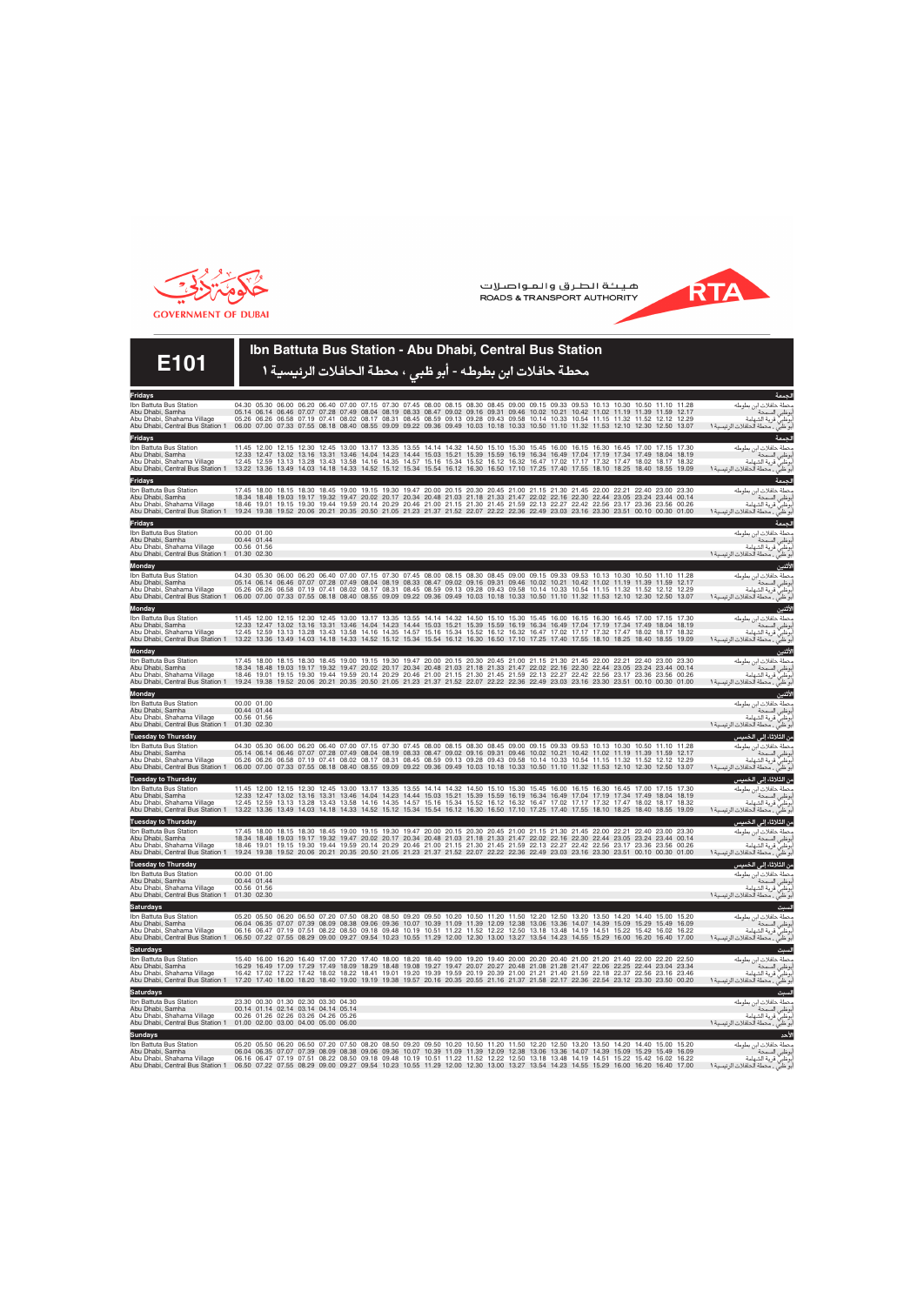

هيئة الطرق والمواصلات **ROADS & TRANSPORT AUTHORITY** 



**RTA** 

# **E101**

### **Ibn Battuta Bus Station - Abu Dhabi, Central Bus Station** محطة حافلات ابن بطوطه - أبو ظب*ي* ، محطة الحافلات الرئيسية 1

| <b>Sundays</b>                   |                                                                                                                                     |  |                                     |  |  |  |  |  |  |                                                                                                                                     |  |  |                                                                | الأحد         |
|----------------------------------|-------------------------------------------------------------------------------------------------------------------------------------|--|-------------------------------------|--|--|--|--|--|--|-------------------------------------------------------------------------------------------------------------------------------------|--|--|----------------------------------------------------------------|---------------|
| Ibn Battuta Bus Station          |                                                                                                                                     |  |                                     |  |  |  |  |  |  | 15.40 16.00 16.20 16.40 17.00 17.20 17.40 18.00 18.20 18.40 19.00 19.20 19.40 20.00 20.20 20.40 21.00 21.20 21.40 22.00 22.20 22.50 |  |  | محطة حافلات ابن بطوطه                                          |               |
| Abu Dhabi, Samha                 |                                                                                                                                     |  |                                     |  |  |  |  |  |  | 16.29 16.49 17.09 17.29 17.49 18.09 18.29 18.48 19.08 19.27 19.47 20.07 20.27 20.48 21.08 21.28 21.47 22.06 22.25 22.44 23.04 23.34 |  |  |                                                                | أبوظبي السمحة |
| Abu Dhabi, Shahama Village       |                                                                                                                                     |  |                                     |  |  |  |  |  |  | 16.42 17.02 17.22 17.42 18.02 18.22 18.41 19.01 19.20 19.39 19.59 20.19 20.39 21.00 21.21 21.40 21.59 22.18 22.37 22.56 23.16 23.46 |  |  |                                                                |               |
| Abu Dhabi, Central Bus Station 1 | 17.20 17.40 18.00 18.20 18.40 19.00 19.19 19.38 19.57 20.16 20.35 20.55 21.16 21.37 21.58 22.17 22.36 22.54 23.12 23.30 23.50 00.20 |  |                                     |  |  |  |  |  |  |                                                                                                                                     |  |  | .<br>أبوظبي قرية الشهامة<br>أبو ظبي ، محطة الحافلات الرئيسية ١ |               |
| <b>Sundays</b>                   |                                                                                                                                     |  |                                     |  |  |  |  |  |  |                                                                                                                                     |  |  |                                                                | للأحد         |
| Ibn Battuta Bus Station          |                                                                                                                                     |  | 23.30 00.30 01.30 02.30 03.30 04.30 |  |  |  |  |  |  |                                                                                                                                     |  |  | محطة حافلات ابن بطوطه                                          |               |
| Abu Dhabi, Samha                 |                                                                                                                                     |  | 00.14 01.14 02.14 03.14 04.14 05.14 |  |  |  |  |  |  |                                                                                                                                     |  |  |                                                                | أبوظبي السمحة |
| Abu Dhabi, Shahama Village       |                                                                                                                                     |  | 00.26 01.26 02.26 03.26 04.26 05.26 |  |  |  |  |  |  |                                                                                                                                     |  |  | .<br>أبوظبي قرية الشهامة<br>أبو ظبي ، محطة الحافلات الرئيسية ١ |               |
| Abu Dhabi, Central Bus Station 1 | 01.00 02.00 03.00 04.00 05.00 06.00                                                                                                 |  |                                     |  |  |  |  |  |  |                                                                                                                                     |  |  |                                                                |               |



هيئة الطرق والمواصلات ROADS & TRANSPORT AUTHORITY

**GOVERNMENT OF DUBAI** 

|                                                                                                                                                                                                                                           |  |  |                                                                                                                                                       |  |  |  |  |  | Abu Dhabi, Central Bus Station - Ibn Battuta Bus Station                                                                                                                                                                                                                                                                                                                                                          |  |  |  |                                                                                                      |         |
|-------------------------------------------------------------------------------------------------------------------------------------------------------------------------------------------------------------------------------------------|--|--|-------------------------------------------------------------------------------------------------------------------------------------------------------|--|--|--|--|--|-------------------------------------------------------------------------------------------------------------------------------------------------------------------------------------------------------------------------------------------------------------------------------------------------------------------------------------------------------------------------------------------------------------------|--|--|--|------------------------------------------------------------------------------------------------------|---------|
| E101                                                                                                                                                                                                                                      |  |  | أبو ظبي ، محطة الحافلات الرئيسية ١ - محطة حافلات ابن بطوطه                                                                                            |  |  |  |  |  |                                                                                                                                                                                                                                                                                                                                                                                                                   |  |  |  |                                                                                                      |         |
| <b>Fridays</b>                                                                                                                                                                                                                            |  |  |                                                                                                                                                       |  |  |  |  |  |                                                                                                                                                                                                                                                                                                                                                                                                                   |  |  |  |                                                                                                      | الحمعة  |
| Abu Dhabi, Central Bus Station 1<br>Abu Dhabi, Samha<br>Ibn Battuta Bus Station                                                                                                                                                           |  |  |                                                                                                                                                       |  |  |  |  |  | 04.45 05.15 05.45 06.00 06.15 06.30 06.45 07.00 07.15 07.30 07.48 08.10 08.33 08.55 09.10 09.24 09.37 09.51 10.04 10.18 10.33 10.48<br>05.29 05.59 06.30 06.46 07.03 07.19 07.35 07.51 08.06 08.20 08.37 08.58 09.19 09.41 09.57 10.12 10.27 10.41 10.56 11.10 11.25 11.40<br>06.15 06.45 07.17 07.35 07.52 08.10 08.27 08.45 09.00 09.13 09.28 09.47 10.08 10.30 10.46 11.03 11.19 11.34 11.49 12.03 12.18 12.33 |  |  |  | بو ظبي ، محطة الحافلات الرئيسية 1<br>بوظبي السمحة<br>محطة ۖحافلات ابن بطوطه                          |         |
| Fridays                                                                                                                                                                                                                                   |  |  |                                                                                                                                                       |  |  |  |  |  |                                                                                                                                                                                                                                                                                                                                                                                                                   |  |  |  |                                                                                                      | الحمعة  |
| Abu Dhabi, Central Bus Station 1  11.08  11.28  11.50  12.10  12.30  12.50  13.07  13.22  13.37  13.54  14.09  14.28  14.43  15.03  15.19  15.38  15.55  16.15  16.35  16.55  17.10  17.25<br>Abu Dhabi, Samha<br>Ibn Battuta Bus Station |  |  |                                                                                                                                                       |  |  |  |  |  | 11.59 12.20 12.41 13.01 13.21 13.40 13.57 14.12 14.27 14.43 14.58 15.17 15.32 15.52 16.08 16.27 16.44 17.04 17.24 17.44 17.59 18.14<br>12.53 13.13 13.35 13.55 14.14 14.33 14.49 15.04 15.18 15.34 15.49 16.08 16.23 16.43 16.59 17.18 17.35 17.55 18.15 18.35 18.50 19.04                                                                                                                                        |  |  |  | لبو ظبي ، محطة الحافلات الرئيسية 1<br>لبوظبي السمحة<br>محطة حافلات ابن بطوطه                         |         |
| <b>Fridays</b>                                                                                                                                                                                                                            |  |  |                                                                                                                                                       |  |  |  |  |  |                                                                                                                                                                                                                                                                                                                                                                                                                   |  |  |  |                                                                                                      | الحمعة  |
| Abu Dhabi, Central Bus Station 1 17.40 17.55 18.10 18.25 18.40 18.55 19.10 19.24 19.39 19.53 20.07 20.21 20.36 20.50 21.05 21.09 21.38 21.52 22.07 22.22 22.37 22.51<br>Abu Dhabi, Samha<br>Ibn Battuta Bus Station                       |  |  |                                                                                                                                                       |  |  |  |  |  | 18.28 18.42 18.56 19.11 19.25 19.39 19.54 20.08 20.23 20.37 20.51 21.05 21.20 21.34 21.49 22.04 22.22 22.36 22.51 23.06 23.21 23.35<br>19.18 19.31 19.45 19.58 20.12 20.25 20.40 20.54 21.09 21.23 21.37 21.51 22.06 22.20 22.35 22.50 23.08 23.22 23.37 23.52 00.07 00.21                                                                                                                                        |  |  |  | لبو ظبي ، محطة الحافلات الرئيسية ١<br>لبوظبي السمحة<br>محطة"حافلات ابن بطوطه                         |         |
| <b>Fridays</b>                                                                                                                                                                                                                            |  |  |                                                                                                                                                       |  |  |  |  |  |                                                                                                                                                                                                                                                                                                                                                                                                                   |  |  |  |                                                                                                      | الجمعة  |
| Abu Dhabi, Central Bus Station 1<br>Abu Dhabi, Samha<br>Ibn Battuta Bus Station                                                                                                                                                           |  |  | 23.04 23.18 23.31 23.45 00.06 00.25 00.45 01.15<br>23.48 00.02 00.15 00.29 00.50 01.09 01.29 01.59<br>00.34 00.48 01.01 01.15 01.36 01.55 02.15 02.45 |  |  |  |  |  |                                                                                                                                                                                                                                                                                                                                                                                                                   |  |  |  | .<br>أبو ظبي ، محطة الحافلات الرئيسية ١<br>أبوظبي السمحة<br>محطة حافلات ابن بطوطه                    |         |
| Monday                                                                                                                                                                                                                                    |  |  |                                                                                                                                                       |  |  |  |  |  |                                                                                                                                                                                                                                                                                                                                                                                                                   |  |  |  |                                                                                                      | الأثنين |
| Abu Dhabi, Central Bus Station 1<br>Abu Dhabi, Samha<br>Ibn Battuta Bus Station                                                                                                                                                           |  |  |                                                                                                                                                       |  |  |  |  |  | 04.45 05.15 05.45 06.00 06.15 06.30 06.45 07.00 07.15 07.30 07.48 08.10 08.33 08.55 09.10 09.24 09.37 09.51 10.04 10.18 10.33 10.48<br>05.29 05.59 06.30 06.46 07.03 07.19 07.35 07.51 08.06 08.20 08.37 08.58 09.19 09.41 09.57 10.12 10.27 10.41 10.56 11.10 11.25 11.40<br>06.15 06.45 07.17 07.35 07.52 08.10 08.27 08.45 09.00 09.13 09.28 09.47 10.08 10.30 10.46 11.03 11.19 11.34 11.49 12.03 12.18 12.33 |  |  |  | أبو ظبي ، محطة الحافلات الرئيسية ١<br>أبوظبي السمحة<br>أبوظبي النافسا<br>محطة حافلات ابن بطوطه       |         |
| Monday                                                                                                                                                                                                                                    |  |  |                                                                                                                                                       |  |  |  |  |  |                                                                                                                                                                                                                                                                                                                                                                                                                   |  |  |  |                                                                                                      | الأثنين |
| Abu Dhabi, Central Bus Station 1 11.08 11.28 11.50 12.10 12.30 12.50 13.07 13.22 13.37 13.54 14.09 14.28 14.43 15.03 15.19 15.38 15.55 16.15 16.35 16.55 17.10 17.25<br>Abu Dhabi. Samha<br>Ibn Battuta Bus Station                       |  |  |                                                                                                                                                       |  |  |  |  |  | 11.59 12.20 12.41 13.01 13.21 13.40 13.57 14.12 14.27 14.43 14.58 15.17 15.32 15.52 16.08 16.27 16.44 17.04 17.24 17.44 17.59 18.14<br>12.53 13.13 13.35 13.55 14.14 14.33 14.49 15.04 15.18 15.34 15.49 16.08 16.23 16.43 16.59 17.18 17.35 17.55 18.15 18.35 18.50 19.04                                                                                                                                        |  |  |  | أبو ظبي ، محطة الحافلات الرئيسية 1<br>أبوظبي السمحة<br>أبوظبي النادحة<br>محطة ۖحافلات ابن بطوطه      |         |
| Monday                                                                                                                                                                                                                                    |  |  |                                                                                                                                                       |  |  |  |  |  |                                                                                                                                                                                                                                                                                                                                                                                                                   |  |  |  |                                                                                                      | الأثنين |
| Abu Dhabi, Central Bus Station 1 17.40 17.55 18.10 18.25 18.40 18.55 19.10 19.24 19.39 19.53 20.07 20.21 20.36 20.50 21.05 21.20 21.38 21.52 22.07 22.22 22.37 22.51<br>Abu Dhabi, Samha<br>Ibn Battuta Bus Station                       |  |  |                                                                                                                                                       |  |  |  |  |  | 18.28 18.42 18.56 19.11 19.25 19.39 19.54 20.08 20.23 20.37 20.51 21.05 21.20 21.34 21.49 22.04 22.22 22.36 22.51 23.06 23.21 23.35<br>19.18 19.31 19.45 19.58 20.12 20.25 20.40 20.54 21.09 21.23 21.37 21.51 22.06 22.20 22.35 22.50 23.08 23.22 23.37 23.52 00.07 00.21                                                                                                                                        |  |  |  | أبو ظبي ، محطة الحافلات الرئيسية ١<br>أبوظبي السمحة<br>- : : : : : : : - .<br>محطة ۖحافلات ابن بطوطه |         |
| <b>Monday</b>                                                                                                                                                                                                                             |  |  |                                                                                                                                                       |  |  |  |  |  |                                                                                                                                                                                                                                                                                                                                                                                                                   |  |  |  |                                                                                                      | الأثنين |
| Abu Dhabi, Central Bus Station 1<br>Abu Dhabi, Samha<br>Ibn Battuta Bus Station                                                                                                                                                           |  |  | 23.04 23.18 23.31 23.45 00.06 00.25 00.45 01.15<br>23.48 00.02 00.15 00.29 00.50 01.09 01.29 01.59<br>00.34 00.48 01.01 01.15 01.36 01.55 02.15 02.45 |  |  |  |  |  |                                                                                                                                                                                                                                                                                                                                                                                                                   |  |  |  | .<br>أبو ظبي ، محطة الحافلات الرئيسية 1<br>أبوظبي السمحة<br>محطة ّحافلات ابن بطوطه                   |         |
| Tuesday to Thursday                                                                                                                                                                                                                       |  |  |                                                                                                                                                       |  |  |  |  |  |                                                                                                                                                                                                                                                                                                                                                                                                                   |  |  |  | من الثلاثاء إلى الخميس                                                                               |         |
| Abu Dhabi. Central Bus Station 1<br>Abu Dhabi, Samha<br>Ibn Battuta Bus Station                                                                                                                                                           |  |  |                                                                                                                                                       |  |  |  |  |  | 04.45 05.15 05.45 06.00 06.15 06.30 06.45 07.00 07.15 07.30 07.48 08.10 08.33 08.55 09.10 09.24 09.37 09.51 10.04 10.18 10.33 10.48<br>05.29 05.59 06.30 06.46 07.03 07.19 07.35 07.51 08.06 08.20 08.37 08.58 09.19 09.41 09.57 10.12 10.27 10.41 10.56 11.10 11.25 11.40<br>06.15 06.45 07.17 07.35 07.52 08.10 08.27 08.45 09.00 09.13 09.28 09.47 10.08 10.30 10.46 11.03 11.19 11.34 11.49 12.03 12.18 12.33 |  |  |  | .<br>أبو ظبي ، محطة الحافلات الرئيسية ١<br>بوظبي السمحة<br>محطة ۖحافلات ابن بطوطه                    |         |
| <b>Tuesday to Thursday</b>                                                                                                                                                                                                                |  |  |                                                                                                                                                       |  |  |  |  |  |                                                                                                                                                                                                                                                                                                                                                                                                                   |  |  |  | من الثلاثاء إلى الخميس                                                                               |         |
| Abu Dhabi, Central Bus Station 1 11.08 11.28 11.50 12.10 12.30 12.50 13.07 13.22 13.37 13.54 14.09 14.28 14.43 15.03 15.19 15.38 15.55 16.15 16.35 16.55 17.10 17.25<br>Abu Dhabi, Samha<br>Ibn Battuta Bus Station                       |  |  |                                                                                                                                                       |  |  |  |  |  | 11.59 12.20 12.41 13.01 13.21 13.40 13.57 14.12 14.27 14.43 14.58 15.17 15.32 15.52 16.08 16.27 16.44 17.04 17.24 17.44 17.59 18.14<br>12.53 13.13 13.35 13.55 14.14 14.33 14.49 15.04 15.18 15.34 15.49 16.08 16.23 16.43 16.59 17.18 17.35 17.55 18.15 18.35 18.50 19.04                                                                                                                                        |  |  |  | .<br>أبو ظبي ، محطة الحافلات الرئيسية ١<br>أبوظبي السمحة<br>محطة حافلات ابن بطوطه                    |         |
| Tuesday to Thursday                                                                                                                                                                                                                       |  |  |                                                                                                                                                       |  |  |  |  |  |                                                                                                                                                                                                                                                                                                                                                                                                                   |  |  |  | م <u>ن الث</u> لاثاء إلى الخميس                                                                      |         |
| Abu Dhabi, Central Bus Station 1   17.40  17.55 18.10 18.25 18.40 18.55 19.10 19.24 19.39 19.53 20.07 20.21 20.36 20.50 21.05 21.20 21.38 21.52 22.07 22.22 22.37 22.51<br>Abu Dhabi. Samha<br>Ibn Battuta Bus Station                    |  |  |                                                                                                                                                       |  |  |  |  |  | 18.28 18.42 18.56 19.11 19.25 19.39 19.54 20.08 20.23 20.37 20.51 21.05 21.20 21.34 21.49 22.04 22.22 22.36 22.51 23.06 23.21 23.35<br>19.18 19.31 19.45 19.58 20.12 20.25 20.40 20.54 21.09 21.23 21.37 21.51 22.06 22.20 22.35 22.50 23.08 23.22 23.37 23.52 00.07 00.21                                                                                                                                        |  |  |  | لبو ظبي ، محطة الحافلات الرئيسية ١<br>لبوظبي السمحة<br>محطة حافلات ابن بطوطه                         |         |
| <b>Tuesday to Thursday</b>                                                                                                                                                                                                                |  |  |                                                                                                                                                       |  |  |  |  |  |                                                                                                                                                                                                                                                                                                                                                                                                                   |  |  |  | من الثلاثاء إلى الخميس                                                                               |         |
| Abu Dhabi, Central Bus Station 1  23.04  23.18  23.31  23.45  00.06  00.25  00.45  01.15<br>Abu Dhabi, Samha<br>Ibn Battuta Bus Station                                                                                                   |  |  | 23.48 00.02 00.15 00.29 00.50 01.09 01.29 01.59<br>00.34 00.48 01.01 01.15 01.36 01.55 02.15 02.45                                                    |  |  |  |  |  |                                                                                                                                                                                                                                                                                                                                                                                                                   |  |  |  | لبو ظبي ، محطة الحافلات الرئيسية ١<br>لبوظبي السمحة<br>محطة حافلات ابن بطوطه                         |         |